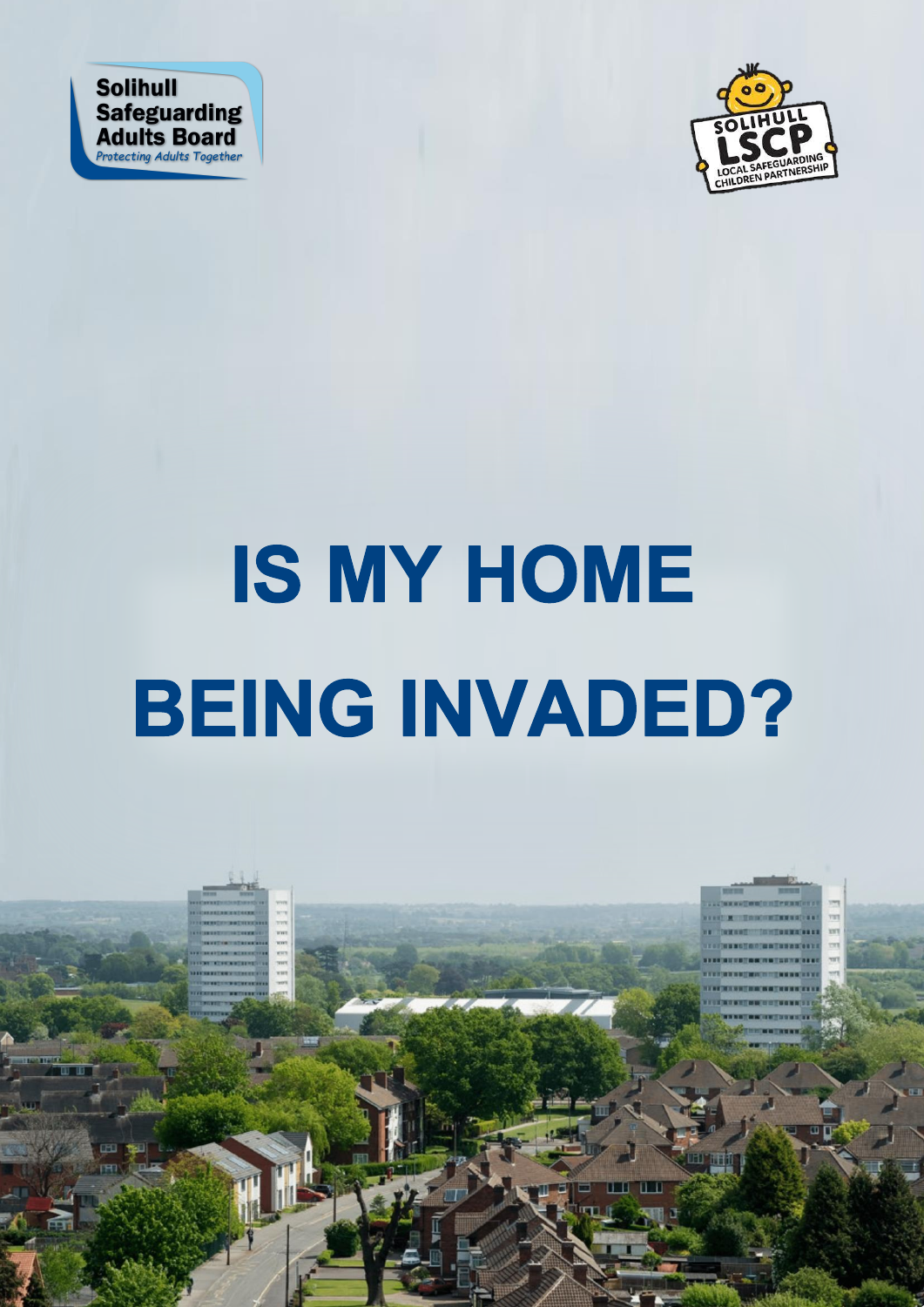#### **Who is this leaflet for?**

This leaflet is for anyone who is living independently, their families and supporters. It is for people to share and go through together and talk about. This leaflet talks about a type of criminal activity that happens when a person's home is taken over by others for things like producing, storing and supplying drugs and/or weapons, having parties and encouraging sexual activity.

This leaflet helps you think about what to look out for and what to do if this happens to you or someone you know.

## **Have you heard of the term 'Cuckooing'?**

This term was developed because a cuckoo will often take over another birds nest destroying the eggs in it and lay its own eggs for the bird to look after; so it is a term that has been used instead of saying that someone is trying to invade your home and take it over.

It is what happens when a person's home is used by other people for criminal activities. These activities are usually the production, storage and/or supply of drugs or weapons and can sometimes involve holding parties & encouraging sexual activity. It can be part of a bigger, organised plan to move drugs, weapons and people around the country. It means someone is trying to invade your home and take it over.

## **How does it start?**

Often it starts by a person trying really hard to be nice to you, giving you more and more attention, offering to help you out or buy you things that you may need or want as gifts to make you like them. When they have gained your trust and you start to see them as a friend, they find ways to turn the friendship into something else – asking you to do things for them, these may seem like new and fun things, like having a party for



example, or it could be things that you may not want to do. You may not realise that this is what's happening to you, as the person will try to use many different ways to trick or fool you that they care about you; including saying that they are your friend, that friends should help each other or that you are a bad friend if you don't help them.

## **How do I know if someone isn't really my friend?**

There are some early warning signs – things that might help you realise that someone is acting in a way that isn't okay.

Try asking yourself a few questions: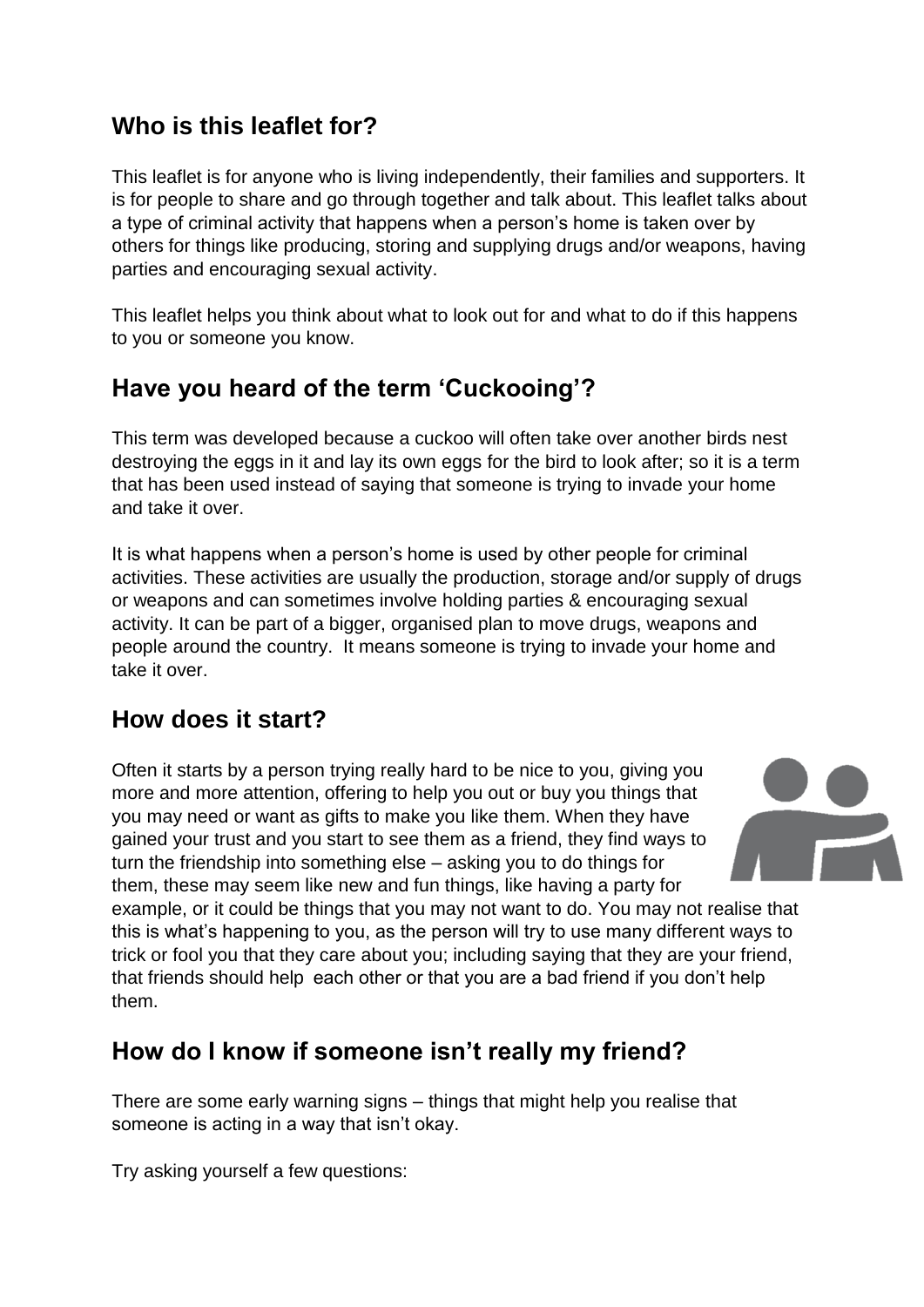- Do they want you to keep your friendship a secret from other people you already know?
- Do they want to meet with you alone, in secret or with other people you don't know?
- Do you feel pressured into doing or saying things that make you feel uncomfortable?
- Do they send or give you things you may need or want as gifts, or give you things you could not usually get yourself – such as things that are very valuable, or very personal – or things such as alcohol, tobacco or drugs?
- Do they seem to already know things about you that you haven't told them?
- Do they keep things about their own lives and family secret from you?
- Do they ask you to let them do things in your home, such as borrow a room to store something or to meet their friends?
- Do they discourage you from having other visitors they don't know e.g. other friends, family or support workers?
- Do they get angry with you or frighten you if you say you don't want to do the things they ask?
- Do they remind you that they have given you things and suggest that you owe them?

#### **What can help?**

These are just a few of the signs that someone could be trying to use you or your home for criminal activities, even if you believe they are your friend. If the answer to any of these questions is yes, then it's important that you talk to someone – preferably an adult you can trust, about what is happening. And remember, if something doesn't feel right – even slightly – then it probably isn't.

## **What signs might friends or family notice if someone's home is being taken over?**

These are some of the most common signs to look out for. If you notice any of these things it could mean that the person's home is being invaded:

- An increase in people you don't know leaving or entering the home
- An increase in cars, taxi's or bikes outside
- Increase in litter outside
- Increase in antisocial behaviour
- Property falls into disrepair
- Signs of drug/ alcohol use and/or parties
- Your friend or family member no longer wants you to visit them at home
- Your friend or family member becomes withdrawn





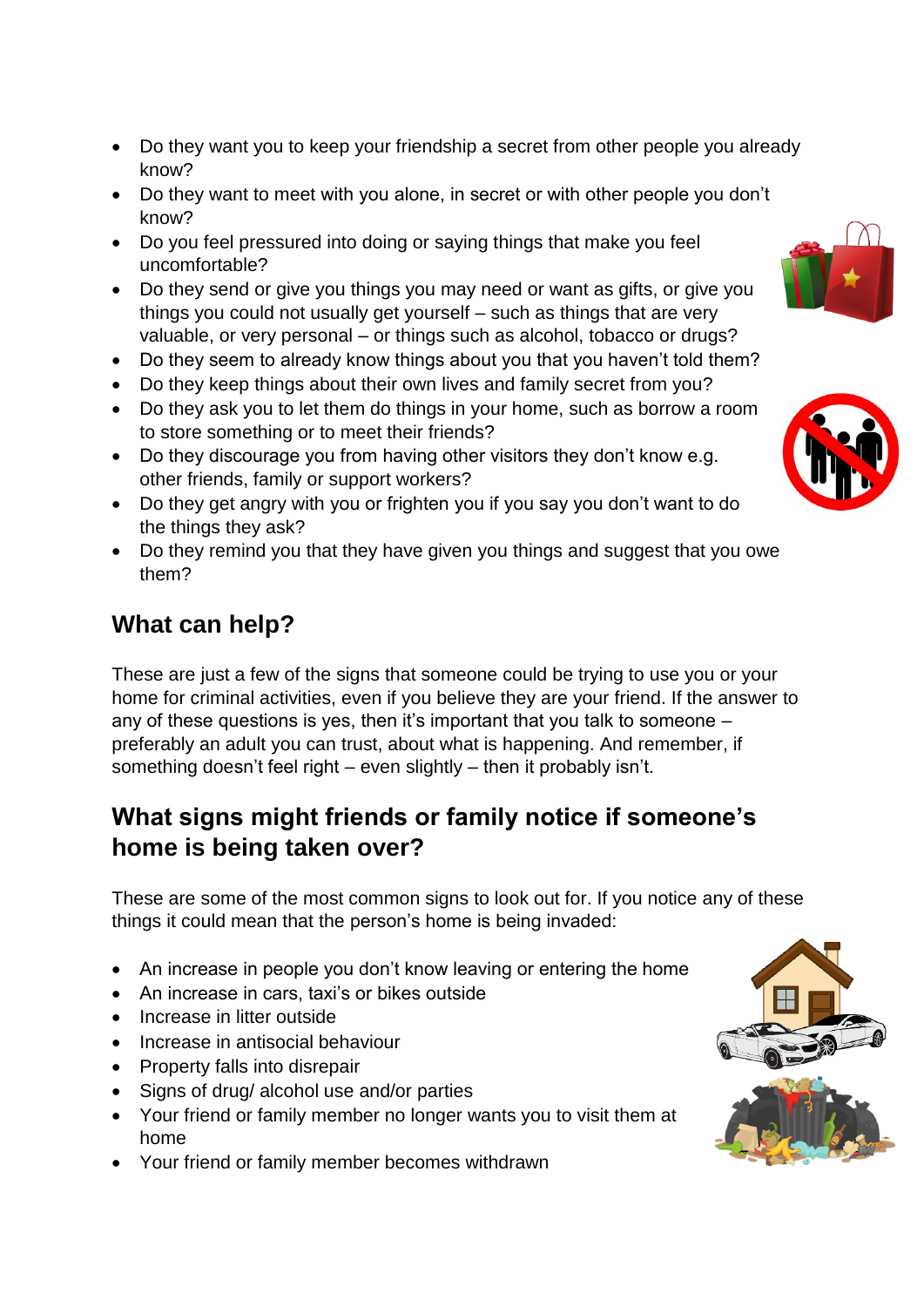Your friend or family member has items that you feel they may not usually be able to afford

#### **What can I do if I'm worried about someone?**

If you are worried about someone because you think their home is being invaded it is extremely important that you tell someone, so that support agencies can begin a multi-agency approach in tackling the issue.

Inform the police by calling **101** or **999** in an emergency.

If you would like to remain anonymous, please call [Crimestoppers](https://crimestoppers-uk.org/) on **0800 555 111**.

Make a safeguarding referral to SMBC Adult Services by calling **0121 704 8007** or online at [www.solihull.gov.uk/adultabuse](http://www.solihull.gov.uk/adultabuse)